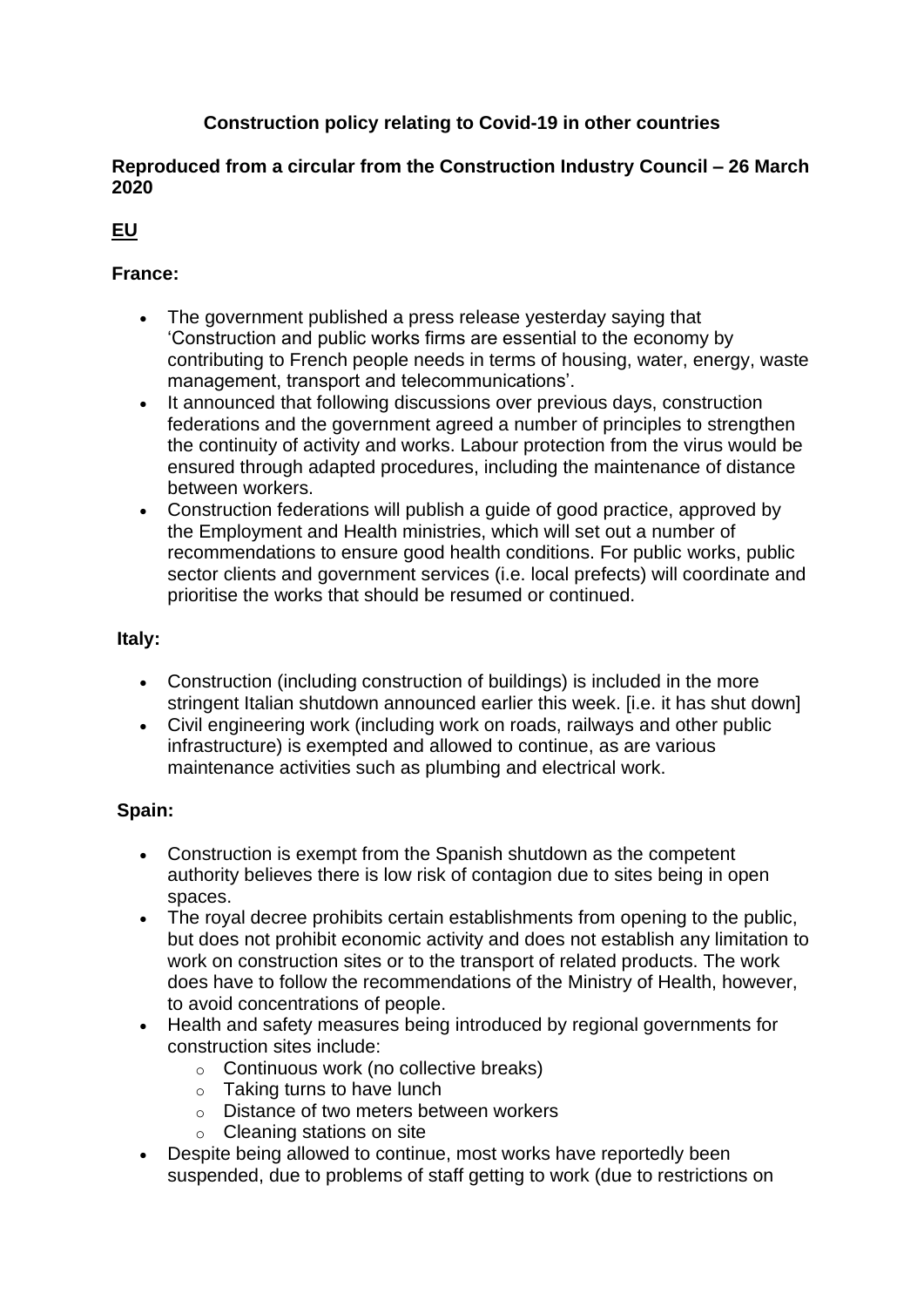people travelling together) and supplies. Businesses have also come under pressure from unions, which have complained that construction works are putting the health of workers at risk.

#### **Ireland:**

- All feedback from Government is that they want construction activity to continue where it is safe to do so in compliance with HSE guidelines.
- However, it's our understanding that non-compliance with the HSE Public Health Guidelines could be deemed to be a breach of the Safety, Health and Welfare at Work Act 2005 requiring provision of a safe place of work.
- The Irish Union for construction workers is also in discussions with the Government to secure a commitment that contracting authorities will not penalise contractors for issues pertaining to the adaption of these essential safety guidelines.

#### **Belgium**

- The construction sector is not considered as key essential sector, with an exception for urgent works and emergency interventions.
- As such, the general measures apply to the construction sector, i.e., if teleworking is not possible, companies must take necessary measures to comply with the rules of social distancing, in particular keeping of a distance of 1.5 meters between each person/worker. This rule also applies to transport from home to workplace.

### **Rest of World**

#### **US**

- The federal guidance does not explicitly reference construction workers in its list of essential critical infrastructure workers. However, this list is intended to be advisory and some states have identified construction as essential business exempt from "stay-at-home" orders.
	- o **California:** The list of critical infrastructure workers exempt from the 19 March "stay-at-home" order includes construction workers who support the construction, operation, inspection, and maintenance of construction sites and construction projects (including housing construction). Under California State law, violation of the mandate could be a misdemeanour with penalty of fine or imprisonment but California Governor Newsom indicated that for now the order will not be enforced by law enforcement.
	- o **New York:** The 20 March New York PAUSE executive order lists construction as essential business. The order is not clear whether construction is limited to essential infrastructure or emergency repair and reports suggest that commercial/residential construction has continued as usual. The mandate will be enforced through civil fine and mandatory closure for any business not in compliance.